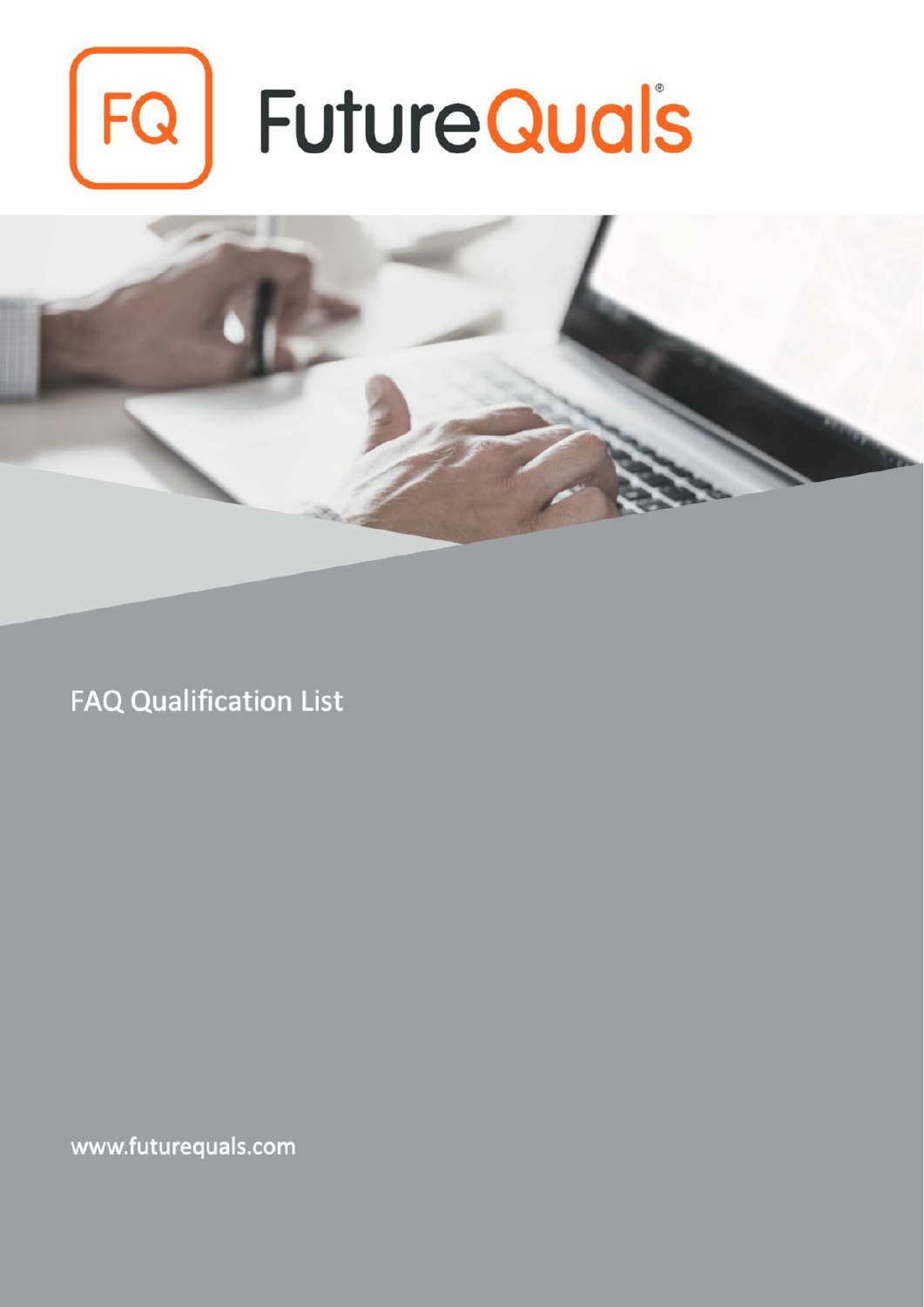# **Version Control Information**

| <b>Document details</b>            |                                                |
|------------------------------------|------------------------------------------------|
| Document name                      | <b>FAQ Qualification List</b>                  |
| Purpose of document                | Lists all current and available qualifications |
| Change applied to existing version | V <sub>32</sub>                                |
| Document owner                     | <b>Product Development Team</b>                |

| <b>Version history</b>                       |               |                                                                                                                                                      |                                                                                                                                                                                                                                                                                                                                        |
|----------------------------------------------|---------------|------------------------------------------------------------------------------------------------------------------------------------------------------|----------------------------------------------------------------------------------------------------------------------------------------------------------------------------------------------------------------------------------------------------------------------------------------------------------------------------------------|
| <b>New version number after</b><br>amendment | Date amended  | <b>Section</b>                                                                                                                                       | Details of change/s                                                                                                                                                                                                                                                                                                                    |
| V17                                          | 11/10/2018    | Engineering                                                                                                                                          | New qualification L2CPWME added                                                                                                                                                                                                                                                                                                        |
| V18                                          | 01/04/2019    | <b>Qualifications listed</b><br>to the right, have<br>been removed as part<br>of the annual<br>qualification validity<br>cycle                       | L2AEPLSH, L1AIFSP, L2AFSPS, L1AITUSITQ,<br>L2DITUSITQ, L3DITUSITQ, L3DRSM, L2CHCPFBS,<br>L2CHCPFPC, L2CHCPFS, L2CHCPH (Housekeeping),<br>L2NVQDBS, L2NVQDFPC, L2NVQDH, L2AERR,<br>L4NVQDBA, L2CPS, L2DBA, L3DSMB. L2NVQDFBS<br>and L3CRK were removed as they were previously<br>withdrawn and no longer have learners in<br>progress. |
| V19                                          | 06/06/19      | <b>Health and Social</b><br>Care                                                                                                                     | New qualification L5DLMAC added                                                                                                                                                                                                                                                                                                        |
| V20                                          | 08/07/19      | <b>FSQ</b>                                                                                                                                           | New Functional Skills Qualifications (English and<br>Maths)                                                                                                                                                                                                                                                                            |
| V21                                          | 23/7/19/      | SQA                                                                                                                                                  | SL6APFA & SQAAAD qualifications being<br>withdrawn so closed for registrations.                                                                                                                                                                                                                                                        |
| V <sub>22</sub>                              | 06/08/19      | <b>Health and Social</b><br>Care                                                                                                                     | New qualification L4DAC added                                                                                                                                                                                                                                                                                                          |
| V <sub>23</sub>                              | August 2019   | Throughout                                                                                                                                           | Additional information of which region of the UK<br>qualifications are offered in.                                                                                                                                                                                                                                                     |
| V24                                          | February 2020 | Ambulance Service<br>Clinical                                                                                                                        | <b>LCFROS approved for NI</b>                                                                                                                                                                                                                                                                                                          |
| V25                                          | May 2020      | Throughout                                                                                                                                           | Changes to regulation in Wales and NI                                                                                                                                                                                                                                                                                                  |
| V26                                          | June 2020     | Throughout                                                                                                                                           | Withdrawal of qualifications                                                                                                                                                                                                                                                                                                           |
| V <sub>27</sub>                              | June 2021     | Ambulance Service -<br><b>Clinical and Health</b><br>Health and Social<br>Care, Health and<br>Safety, First Aid,<br>Engineering and<br>Manufacturing | Qualifications added: L3AFROSASCOR,<br>L3AFROSASCR, L3AFROSEFR, L3AIECFR (Ambulance<br>Service - Clinical) L3AMHWFA, L2AMHWR (Health)<br>Qualifications removed: L2AERRHSCCYPS,<br>L2AUSHAM, L2CPWASC, L2DHSCAE, L3CPWASC,<br>L3DHSCAE, L4DDP, L5DDAP (Health and Social<br>Care) 501/1634/4 (Health and Safety) L2AAFA                |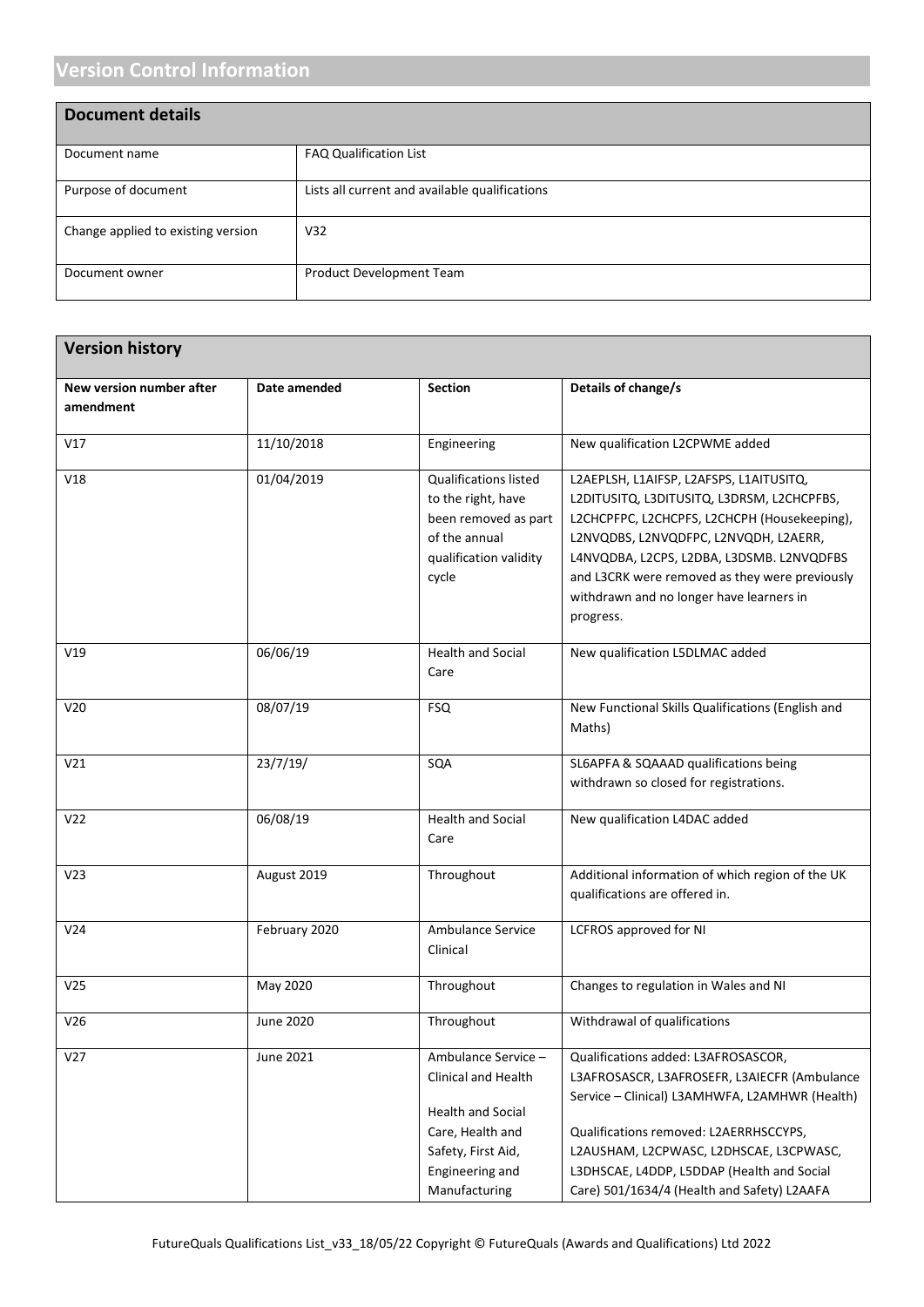|                 |                  | Technologies,                  | (First Aid) L2NVQDBIT, L3NVQDBIT, L3DBIT            |
|-----------------|------------------|--------------------------------|-----------------------------------------------------|
|                 |                  | Transportation                 | (Engineering and Manufacturing Technologies)        |
|                 |                  | Operations and                 | L2AKPBCD, L2NVQDPCVBC, L3CAOGK, L3DAOG              |
|                 |                  | Maintenance,                   | (Transportation Operations and Maintenance)         |
|                 |                  | Retailing and                  | L2CPTBS, L2CRK, L2CRS, L2CTBS (Retailing and        |
|                 |                  | Wholesaling,                   | Wholesaling) L2AERRLI (Warehousing and              |
|                 |                  | Warehousing and                | Distribution) L2CFOS, L2CPFOS (Funeral              |
|                 |                  | Distribution, Funeral          | Operations) L2CHCPBS, L2CHCPHS, L2NVQDHS            |
|                 |                  | Operations,                    | (Hospitality and Catering) L2CSTLS, L3DSSTLS        |
|                 |                  | Hospitality and                | (Supporting Teaching and Learning Qualifications)   |
|                 |                  | Catering, Supporting           | L2AIAG (Advice and Guidance) ELCPE3, L1DP,          |
|                 |                  | Teaching and                   | L3CBSHE (Foundations for Learning and Life)         |
|                 |                  | Learning                       | L2CCCO, L2DCS, L2NVQCCCO, L3DCS, L4NVQDCS           |
|                 |                  | Qualifications, Advice         | (Customer Service and Contact Centre Operations)    |
|                 |                  | and Guidance,                  | FSICTL1 (Level 1 Functional Skills in ICT) FSICTL2  |
|                 |                  | Foundations for                | (Level 2 Functional Skills in ICT) FSEL1 (Level 1   |
|                 |                  | Learning and Life,             | Functional Skills in English) FSEL2 (Level 2        |
|                 |                  | Customer Service and           | Functional Skills in English) FSML1 (Level 1        |
|                 |                  | <b>Contact Centre</b>          | Functional Skills in Maths) FSML2 (Level 2          |
|                 |                  | Operations,                    | <b>Functional Skills in Maths)</b>                  |
|                 |                  | <b>Functional Skills</b>       |                                                     |
| V <sub>28</sub> | <b>July 2021</b> | <b>Forest School</b>           | Updated L3CFSPL (Forest School) - no longer closed  |
|                 |                  |                                | for registrations.                                  |
|                 |                  |                                |                                                     |
|                 |                  | Throughout                     | Price column and info added for all qualifications. |
|                 |                  |                                |                                                     |
| V29             | August 2021      | Ambulance Service              | 603/7366/0 (FAQ Level 3 Award in Immediate          |
|                 |                  | Clinical                       | Emergency Care: Fire and Rescue) now regulated      |
|                 |                  |                                | in Northern Ireland                                 |
| V30             | December 2021    | <b>Education, Training</b>     | 'Education and Training' title updated to           |
|                 |                  | and Assessing                  | 'Education, Training and Assessing'                 |
|                 |                  |                                |                                                     |
|                 |                  |                                | 'FAQ Level 3 Certificate in Forest School           |
|                 |                  |                                | Programme Leadership (L3CFSPL)' moved to            |
|                 |                  |                                | Education, Training and Assessing section.          |
|                 |                  |                                |                                                     |
|                 |                  | <b>Facilities and Cleaning</b> |                                                     |
|                 |                  | <b>Services</b>                |                                                     |
|                 |                  | Foundations for                | Updated L1AP, L2CFSP, L2CWS, SQAL6DECS -            |
|                 |                  | Learning and Life              | closed for registrations.                           |
|                 |                  |                                |                                                     |
|                 |                  | <b>SQA Qualifications</b>      |                                                     |
|                 |                  |                                |                                                     |
| V31             | February 2022    | <b>SQA Qualifications</b>      | Removal of SQAL6DECS following withdrawal of        |
|                 |                  |                                | qualification.                                      |
| V <sub>32</sub> | February 2022    | Transportation                 | Removal of 601/4161/X following withdrawal of       |
|                 |                  | Operations and                 | qualification.                                      |
|                 |                  | Maintenance                    |                                                     |
|                 |                  |                                | Removal of 601/5822/0 following withdrawal of       |
|                 |                  | <b>Health and Social</b>       | qualification.                                      |
|                 |                  | Care                           |                                                     |
|                 |                  |                                |                                                     |
|                 |                  | Engineering and                |                                                     |
|                 |                  | Manufacturing                  | Removal of 601/4341/1 following withdrawal of       |
|                 |                  |                                |                                                     |
|                 |                  | Technologies                   | qualification.                                      |
|                 |                  |                                |                                                     |
|                 |                  |                                |                                                     |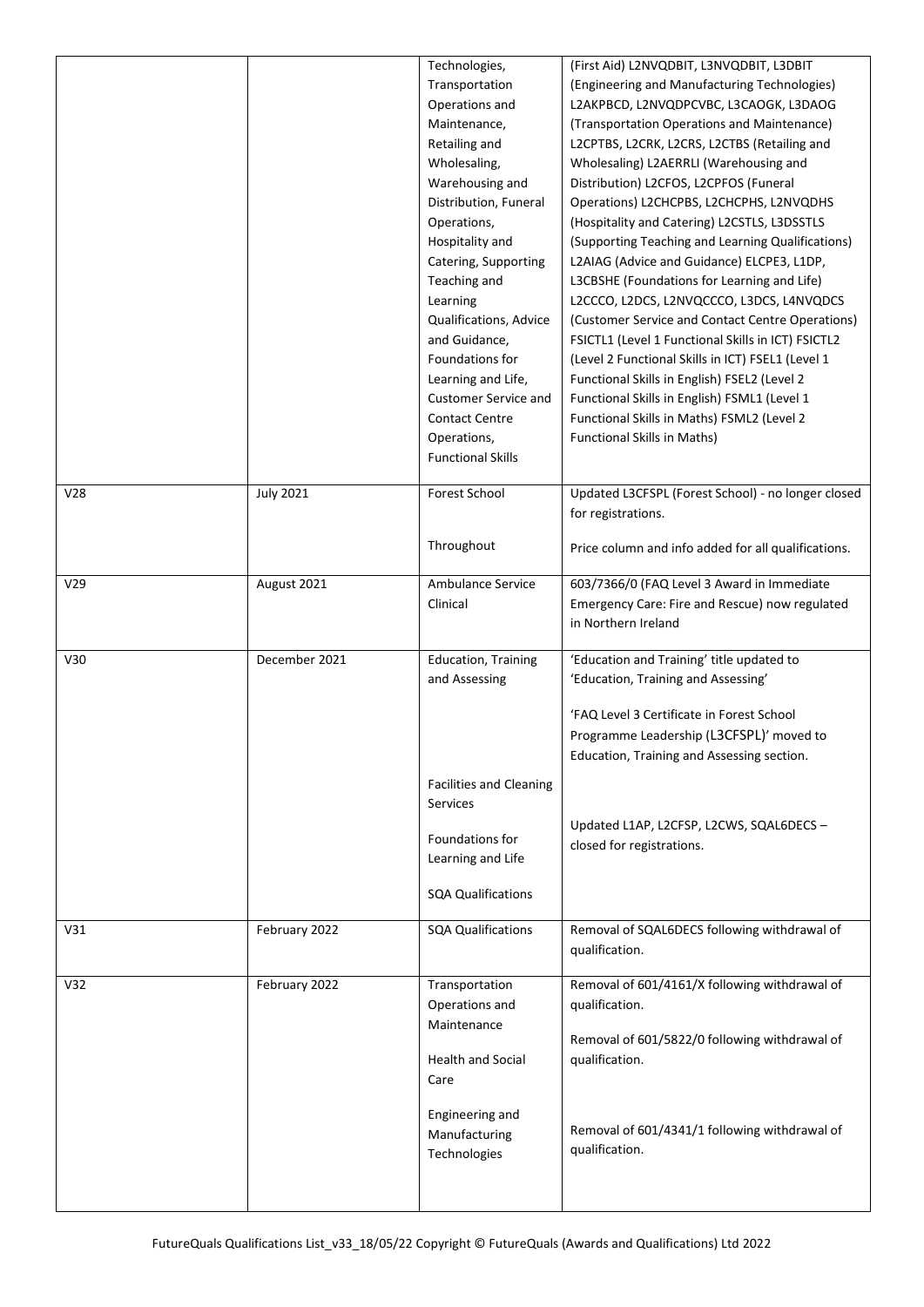|                 |          | <b>Facilities and Cleaning</b>                    | Removal of 601/3024/6 and 601/3810/5 following     |
|-----------------|----------|---------------------------------------------------|----------------------------------------------------|
|                 |          | <b>Services</b>                                   | withdrawal of qualifications.                      |
|                 |          |                                                   |                                                    |
| V <sub>33</sub> | May 2022 | Hospitality and                                   | Removal of 600/1306/0, 600/1367/9 and              |
|                 |          | Catering                                          | 600/1368/0 following withdrawal of qualifications. |
|                 |          | <b>Facilities and Cleaning</b><br><b>Services</b> | 601/3009/X removed following withdrawal.           |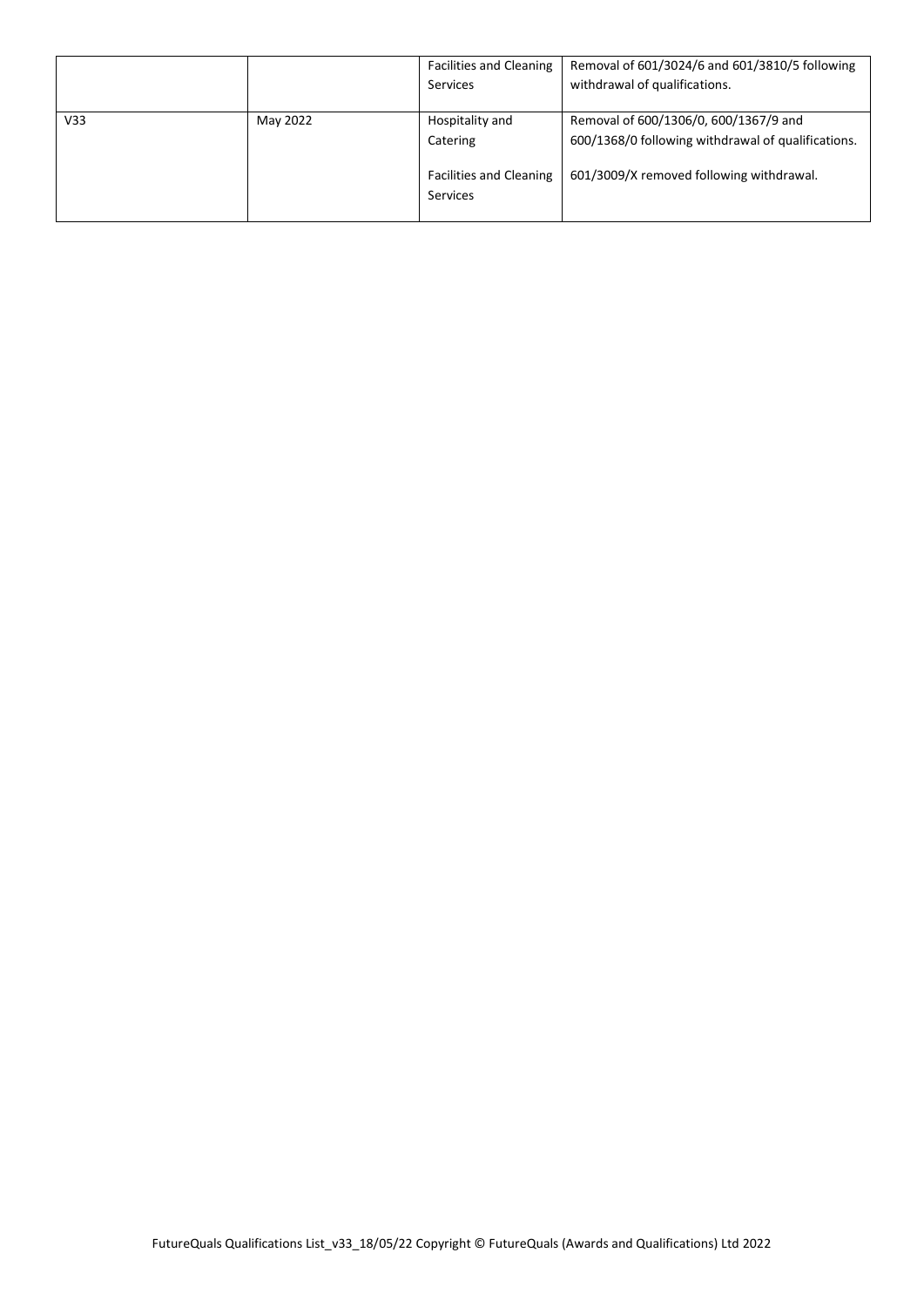## **Health, Public Services and Care**

#### **Ambulance Service – Clinical**

| <b>QAN</b> | Code               | Qualification                                                                                  | <b>England</b> | <b>Northern Ireland</b> | <b>Wales</b>   | <b>Price</b> |
|------------|--------------------|------------------------------------------------------------------------------------------------|----------------|-------------------------|----------------|--------------|
| 603/1299/3 | <b>L3AAPCNUCS</b>  | FAQ Level 3 Award in Ambulance Patient Care: Non-Urgent Care Services                          |                |                         |                | £55.00       |
| 601/4245/5 | L3AIMA             | FAQ Level 3 Award in the Immediate Management of Anaphylaxis                                   |                |                         |                | £8.50        |
| 601/3924/9 | L3AOTA             | FAQ Level 3 Award in Oxygen Therapy Administration                                             | ✔              |                         |                | £8.50        |
| 603/1300/6 | L3CAPCNUCS         | FAQ Level 3 Certificate in Ambulance Patient Care: Non-Urgent Care Services                    |                |                         | $\checkmark^*$ | £65.00       |
| 603/1301/8 | L3CAPCUCS          | FAQ Level 3 Certificate in Ambulance Patient Care: Urgent Care Services                        |                |                         | $\checkmark^*$ | £65.00       |
| 603/1043/1 | L3CFROS            | FAQ Level 3 Certificate for First Responders on Scene FROS (CLOSED FOR<br><b>REGISTRATIONS</b> |                |                         |                | £35.00       |
| 601/3713/7 | <b>L3CIECFR</b>    | FAQ Level 3 Certificate in Immediate Emergency Care for Fire and Rescue                        | ✔              |                         | $\checkmark^*$ | £35.00       |
| 603/2146/5 | L3DAEUCS           | FAQ Level 3 Diploma in Ambulance Emergency and Urgent Care Support                             |                |                         |                | £90.00       |
| 601/7496/1 | L4DAAP             | FAQ Level 4 Diploma for Associate Ambulance Practitioners                                      |                |                         | $\checkmark^*$ | £120.00      |
| 603/6252/2 | <b>L3AFROSASCR</b> | FAQ Level 3 Award for First Responders on Scene: Ambulance Service Community<br>Responder      |                |                         |                | £35.00       |
| 603/6796/9 | L3AFROSASCOR       | FAQ Level 3 Award for First Responders on Scene: Ambulance Service Co-Responder                |                |                         |                | £35.00       |
| 603/6795/7 | L3AFROSEFR         | FAQ Level 3 Award for First Responders on Scene: Emergency First Responder                     |                |                         |                | £35.00       |
| 603/7366/0 | <b>L3AIECFR</b>    | FAQ Level 3 Award in Immediate Emergency Care: Fire and Rescue                                 |                |                         |                | £35.00       |

#### **Ambulance Service – Driving**

| <b>QAN</b> | Code     | <b>Qualification</b>                                                    | <b>England</b> | <b>Northern Ireland</b> | <b>Wales</b> | <b>Price</b> |
|------------|----------|-------------------------------------------------------------------------|----------------|-------------------------|--------------|--------------|
| 603/2147/7 | L3APCSAD | FAQ Level 3 Award in Patient Care Services: Ambulance Driving           |                |                         |              | £35.00       |
| 601/7335/X | L3CERAD  | FAQ Level 3 Certificate in Emergency Response Ambulance Driving         |                |                         | $\sqrt{}$    | £59.50       |
| 603/0393/1 | L4DERADI | FAQ Level 4 Diploma in Emergency Response Ambulance Driving Instruction |                |                         |              | £350.00      |

**\*Denotes designated for funding in Wales**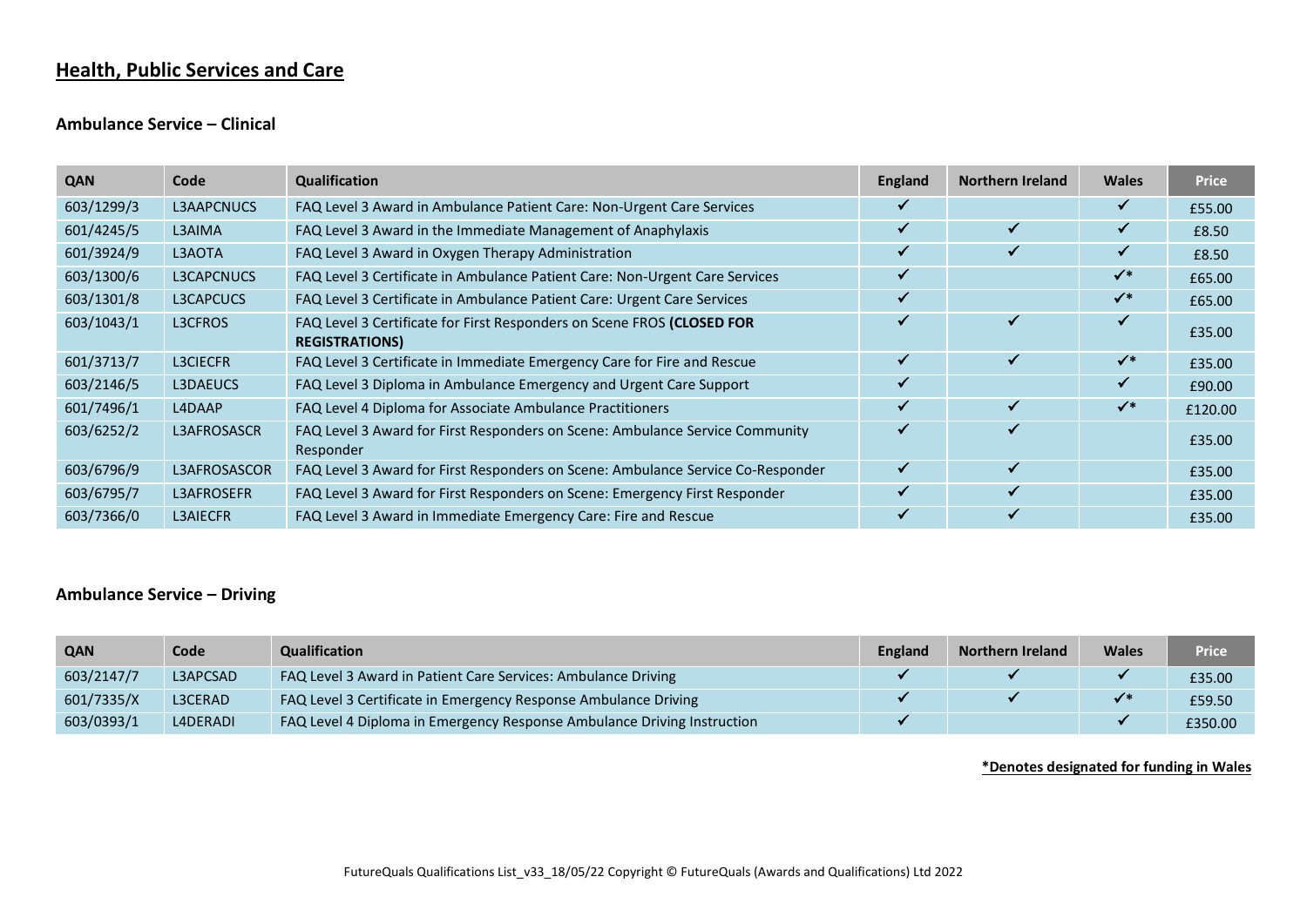#### **Health and Social Care**

| <b>QAN</b> | Code              | <b>Qualification</b>                                                                                                            | <b>England</b> | <b>Northern Ireland</b> | <b>Wales</b> | <b>Price</b> |
|------------|-------------------|---------------------------------------------------------------------------------------------------------------------------------|----------------|-------------------------|--------------|--------------|
| 600/6825/5 | L2ASPCYP          | FAQ Level 2 Award in Safeguarding and Protecting Children and Young People                                                      |                |                         |              | £10.00       |
| 603/2797/2 | L <sub>2</sub> DC | FAQ Level 2 Diploma in Care                                                                                                     |                |                         |              | £85.00       |
| 603/2556/2 | L3DHCS            | FAQ Level 3 Diploma in Healthcare Support                                                                                       |                |                         |              | £95.00       |
| 603/2798/4 | L3DAC             | FAQ Level 3 Diploma in Adult Care                                                                                               |                |                         |              | £95.00       |
| 601/4400/2 | L5DLHSCCYPSE-HA   | FAQ Level 5 Diploma in Leadership for Health and Social Care and Children and Young<br>People's Services (England) - 90 CREDITS | ✔              |                         |              | £130.00      |
| 603/4684/X | L5DLMAC           | FAQ Level 5 Diploma in Leadership and Management for Adult Care                                                                 |                |                         |              | £130.00      |
| 601/8546/6 | L3DHS             | FAQ Level 3 Diploma for Health Screeners                                                                                        |                |                         |              | £75.00       |

#### **Health and Well-being**

| QAN        | Code     | <b>Qualification</b>                                      | England | <b>Northern Ireland</b> | <b>Wales</b> | <b>Price</b> |
|------------|----------|-----------------------------------------------------------|---------|-------------------------|--------------|--------------|
| 603/7368/4 | L3AMHWFA | FAQ Level 3 Award in Mental Health: Workplace First Aider |         |                         |              | £17.50       |
| 603/7367/2 | L2AMHWR  | FAQ Level 2 Award in Mental Health: Workplace Responder   |         |                         |              | £12.50       |

## **Health and Safety**

| QAN        | Code   | Qualification                                           | <b>England</b> | <b>Northern Ireland</b> | <b>Wales</b> | Price |
|------------|--------|---------------------------------------------------------|----------------|-------------------------|--------------|-------|
| 501/2265/4 | L2ASMH | FAQ Level 2 Award in Safe Moving and Handling           |                |                         |              | £6.50 |
| 501/1399/9 | L2AHSW | FAQ Level 2 Award in Health and Safety in the Workplace |                |                         |              | £6.50 |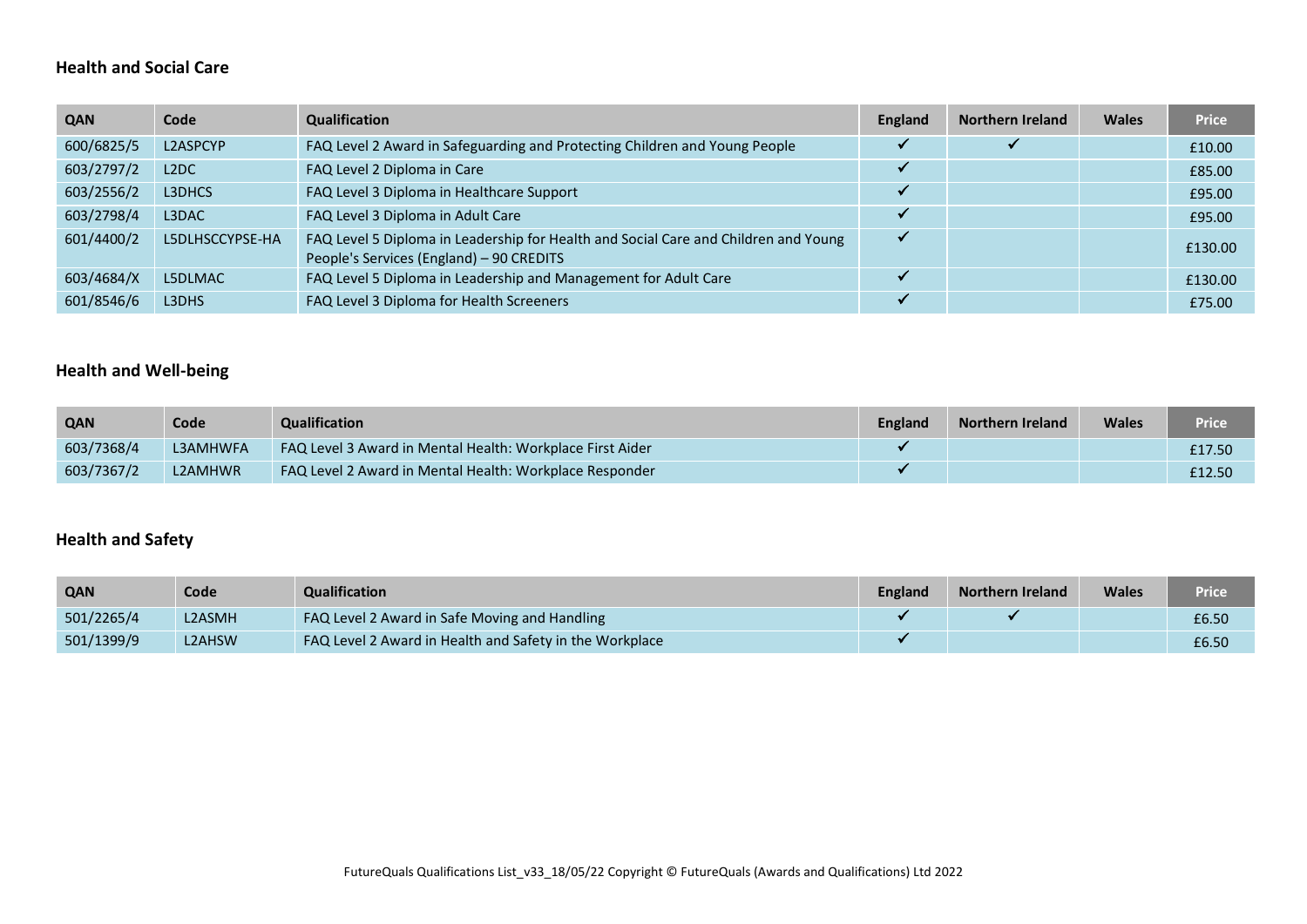#### **First Aid**

| <b>QAN</b> | Code     | <b>Qualification</b>                                                                               | <b>England</b> | <b>Northern Ireland</b> | <b>Wales</b> | <b>Price</b> |
|------------|----------|----------------------------------------------------------------------------------------------------|----------------|-------------------------|--------------|--------------|
| 600/1616/4 | L2ACRAED | FAQ Level 2 Award in Cardiopulmonary Resuscitation and Automated External<br><b>Defibrillation</b> |                |                         |              | £5.00        |
| 603/2409/0 | L3AEFAW  | FAQ Level 3 Award in Emergency First Aid at Work                                                   |                |                         |              | £5.00        |
| 603/2408/9 | L3AFAW   | FAQ Level 3 Award in First Aid at Work                                                             |                |                         |              | £10.00       |
| 603/0961/1 | L3AEPFA  | FAQ Level 3 Award in Emergency Paediatric First Aid                                                |                |                         |              | £5.00        |
| 603/0962/3 | L3APFA   | FAQ Level 3 Award in Paediatric First Aid                                                          |                |                         |              | £10.00       |

## **Child Development and Well-being**

| <b>QAN</b> | Code       | <b>Qualification</b>                                                                    | England | <b>Northern Ireland</b> | <b>Wales</b> | <b>Price</b> |
|------------|------------|-----------------------------------------------------------------------------------------|---------|-------------------------|--------------|--------------|
| 601/4425/7 | L3DCYPW    | FAQ Level 3 Diploma for the Children and Young People's Workforce                       |         |                         |              | £90.00       |
| 601/3816/6 | L3DEYECEYE | FAQ Level 3 Diploma in Early Years Education and Childcare (Early Years Educator)       |         |                         |              | £120.00      |
| 601/5174/2 | L3DRCE     | FAQ Level 3 Diploma for Residential Childcare (England)                                 |         |                         |              | £90.00       |
| 601/5175/4 | L5DLMRCE   | FAQ Level 5 Diploma in Leadership and Management for Residential Childcare<br>(England) |         |                         |              | £130.00      |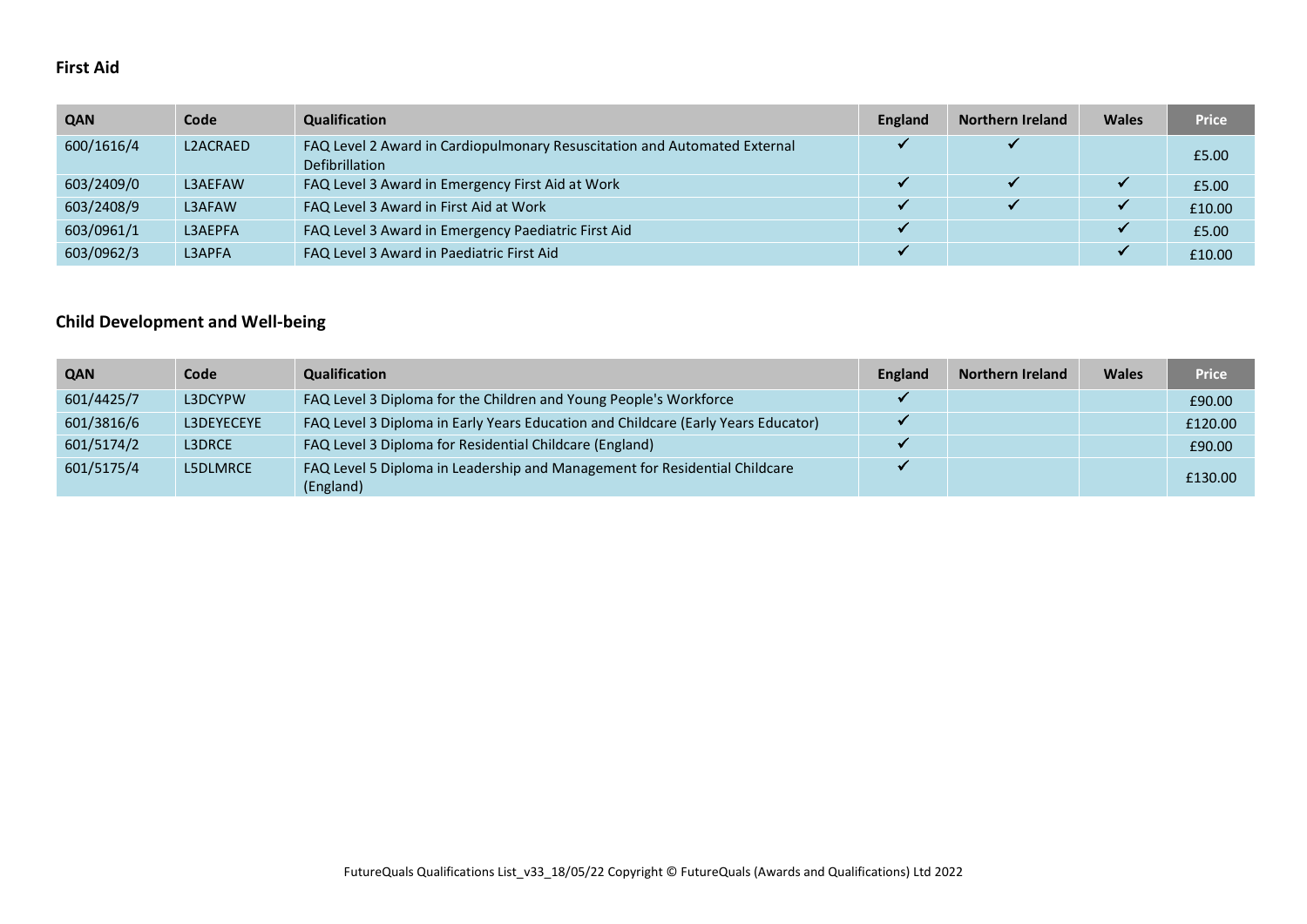## **Engineering and Manufacturing Technologies**

#### **Engineering and Manufacturing Technologies**

| QAN        | Code    | <b>Qualification</b>                                                        | <b>England</b> | <b>Northern Ireland</b> | <b>Wales</b> | Price  |
|------------|---------|-----------------------------------------------------------------------------|----------------|-------------------------|--------------|--------|
| 603/3649/3 | L2CPWME | FAQ Level 2 Certificate in Preparing to Work in a Manufacturing Environment |                |                         |              | £85.00 |

#### **Transportation Operations and Maintenance**

| QAN        | Code    | Qualification                                                            | <b>England</b> | <b>Northern Ireland</b> | Wales | Price  |
|------------|---------|--------------------------------------------------------------------------|----------------|-------------------------|-------|--------|
| 601/6898/5 | L2CAOGK | FAQ Level 2 Certificate in Aviation Operations on the Ground (Knowledge) |                |                         |       | £50.00 |
| 601/6894/8 | L2DAOG  | <b>FAQ Level 2 Diploma in Aviation Operations on the Ground</b>          |                |                         |       | £90.00 |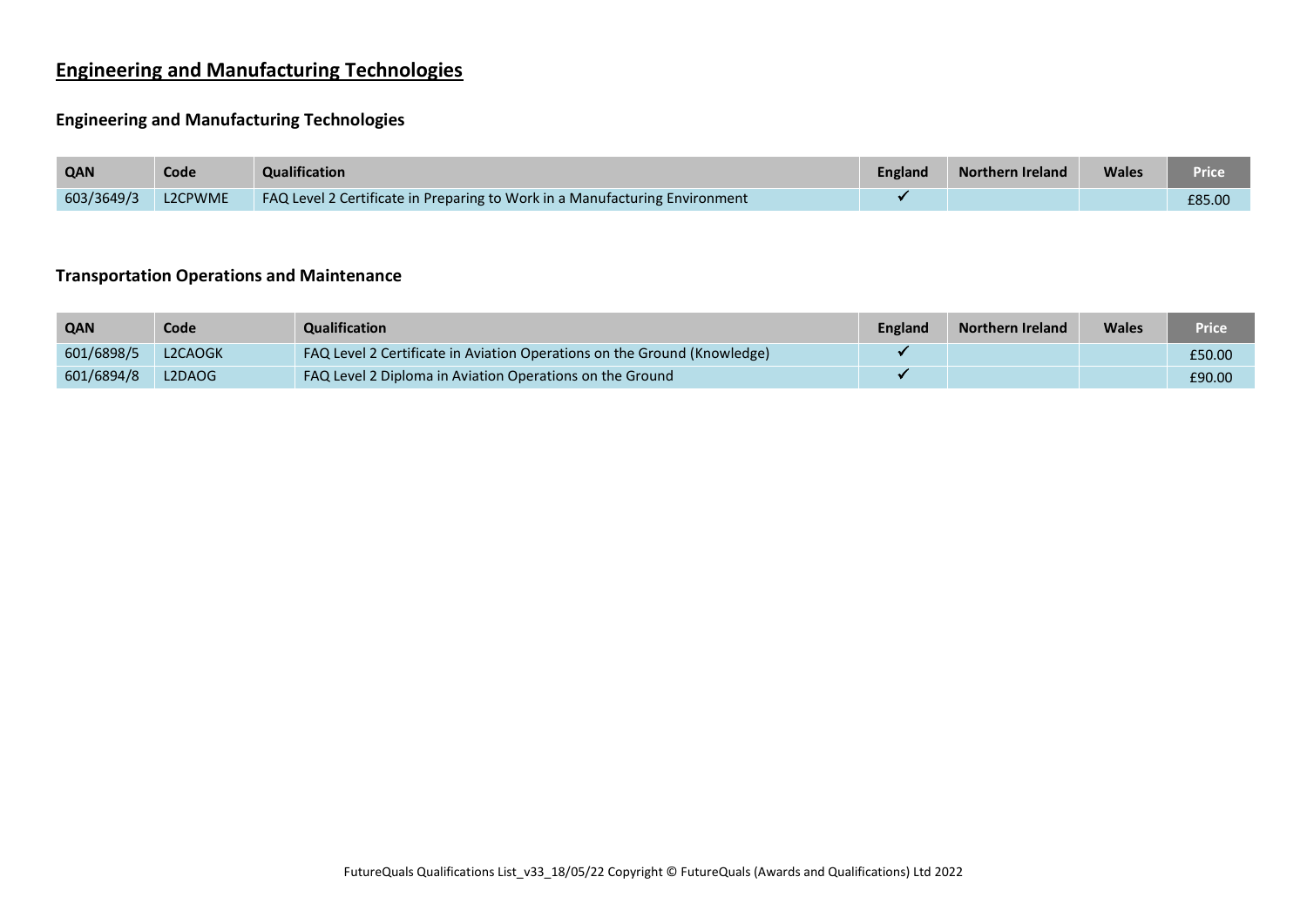## **Retail and Commercial Enterprise**

#### **Warehousing and Distribution**

| QAN        | Code                           | <b>Qualification</b>                                                          | England | <b>Northern Ireland</b> | <b>Wales</b> | Price  |
|------------|--------------------------------|-------------------------------------------------------------------------------|---------|-------------------------|--------------|--------|
| 601/2269/9 | L <sub>2</sub> CW <sub>S</sub> | FAQ Level 2 Certificate in Warehousing and Storage (CLOSED FOR REGISTRATIONS) |         |                         |              | £81.00 |

#### **Facilities and Cleaning Services**

| <b>QAN</b> | Code                            | <b>Qualification</b>                                                                 | England | <b>Northern Ireland</b> | <b>Wales</b> | <b>Price</b> |
|------------|---------------------------------|--------------------------------------------------------------------------------------|---------|-------------------------|--------------|--------------|
| 601/3693/5 | L <sub>2</sub> CF <sub>SP</sub> | FAQ Level 2 Certificate in Facilities Services Principles (CLOSED FOR REGISTRATIONS) |         |                         |              | £65.00       |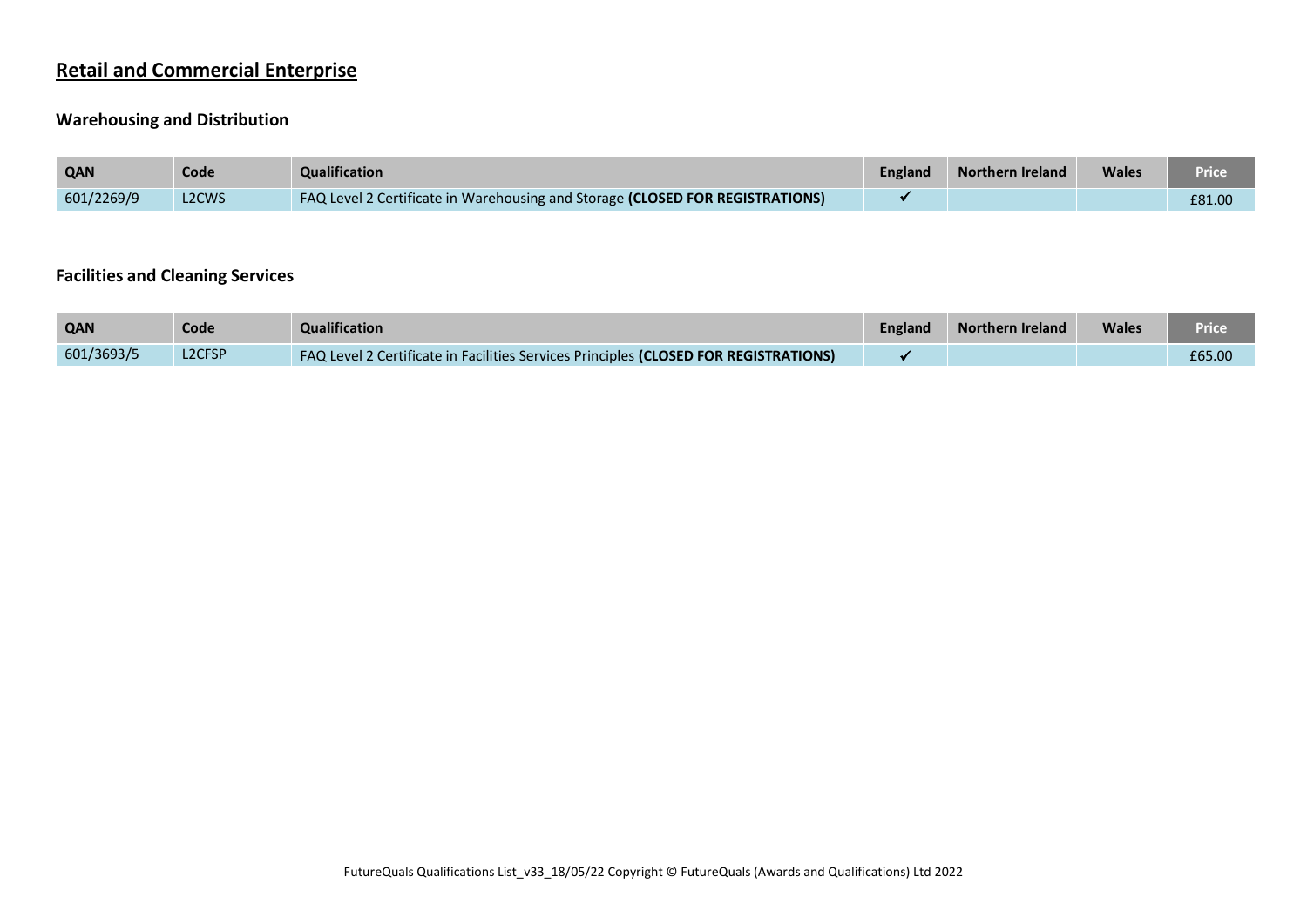## **Education, Training and Assessing**

#### **Assessing Qualifications**

| <b>QAN</b> | Code    | <b>Qualification</b>                                                          | England | <b>Northern Ireland</b> | <b>Wales</b> | <b>Price</b> |
|------------|---------|-------------------------------------------------------------------------------|---------|-------------------------|--------------|--------------|
| 501/1864/X | L3AUPPA | FAQ Level 3 Award in Understanding the Principles and Practices of Assessment |         |                         |              | £20.00       |
| 501/1863/8 | L3AAVRA | FAQ Level 3 Award in Assessing Vocationally Related Achievement               |         |                         |              | £35.00       |
| 501/1866/3 | L3AACWE | FAQ Level 3 Award in Assessing Competence in the Work Environment             |         |                         |              | £35.00       |
| 501/1865/1 | L3CAVA  | FAQ Level 3 Certificate in Assessing Vocational Achievement                   |         |                         |              | £60.00       |

#### **Education and Training Qualifications**

| <b>QAN</b> | Code         | <b>Qualification</b>                              | <b>England</b> | <b>Northern Ireland</b> | <b>Wales</b>                | <b>Price</b> |
|------------|--------------|---------------------------------------------------|----------------|-------------------------|-----------------------------|--------------|
| 601/0129/5 | <b>L3AET</b> | FAQ Level 3 Award in Education and Training       |                |                         | $\mathcal{L}^*$             | £40.00       |
| 601/0583/5 | L4CET        | FAQ Level 4 Certificate in Education and Training |                |                         | $\mathcal{L}^{\mathcal{G}}$ | £75.00       |
| 601/0580/X | <b>L5DET</b> | FAQ Level 5 Diploma in Education and Training     |                |                         |                             | £150.00      |

#### **Learning and Development Qualifications**

| QAN        | Code  | <b>Qualification</b>                                | <b>England</b> | <b>Northern Ireland</b> | <b>Wales</b> | Price  |
|------------|-------|-----------------------------------------------------|----------------|-------------------------|--------------|--------|
| 603/2739/X | L3CLD | FAQ Level 3 Certificate in Learning and Development |                |                         |              | £90.00 |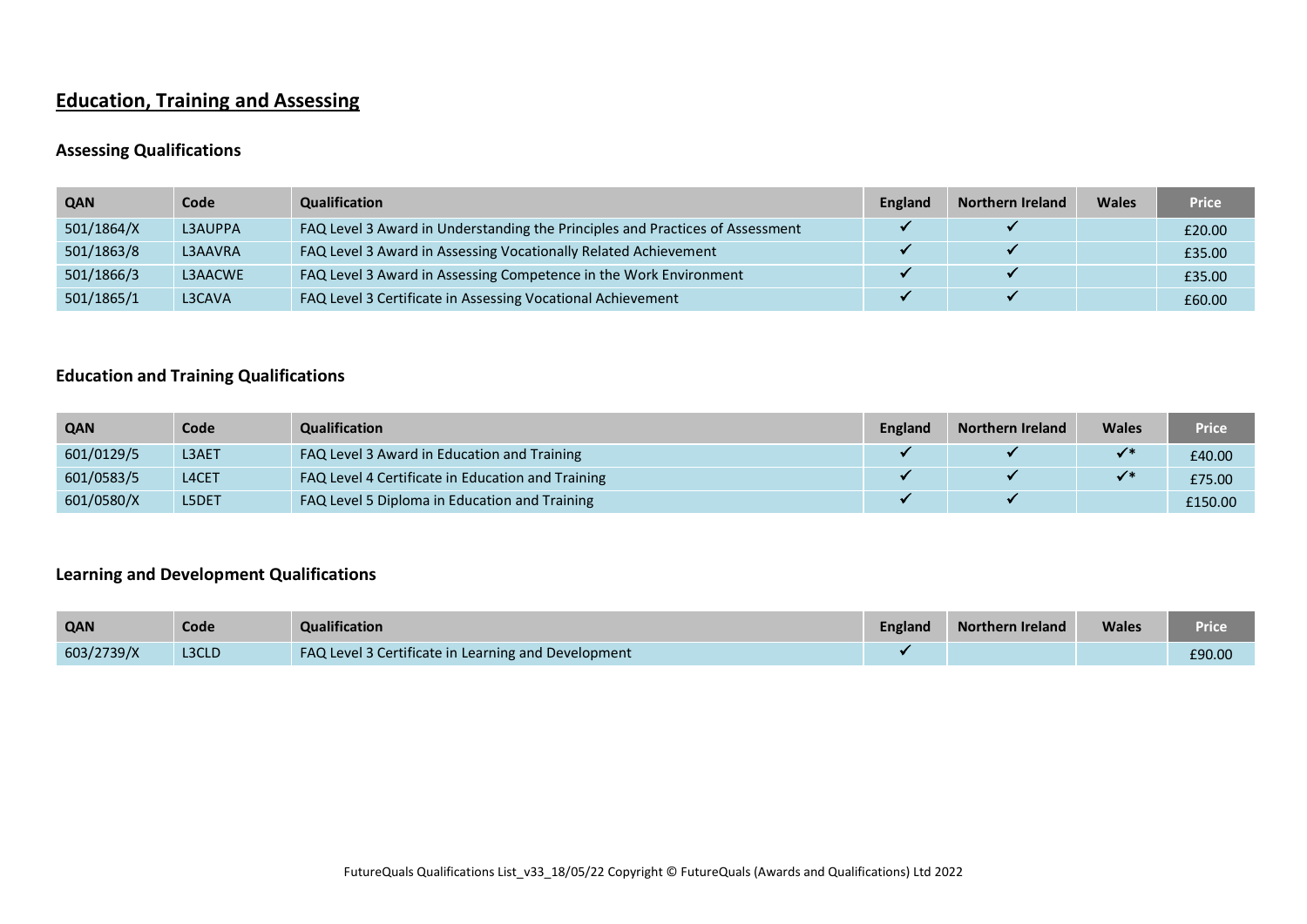#### **Internal Quality Assurance Qualifications**

| <b>QAN</b> | Code       | <b>Qualification</b>                                                                                      | England | <b>Northern Ireland</b> | <b>Wales</b> | <b>Price</b> |
|------------|------------|-----------------------------------------------------------------------------------------------------------|---------|-------------------------|--------------|--------------|
| 501/2178/9 | L4AUIQAAPP | FAQ Level 4 Award in Understanding the Internal Quality Assurance of Assessment Processes and<br>Practice |         |                         |              | £35.00       |
| 501/2161/3 | L4AIQAAPP  | FAQ Level 4 Award in the Internal Quality Assurance of Assessment Processes and Practice                  |         |                         |              | £45.00       |
| 501/2177/7 | L4CLIQAAPP | FAQ Level 4 Certificate in Leading the Internal Quality Assurance of Assessment Processes and<br>Practice |         |                         |              | £60.00       |

#### **External Quality Assurance Qualifications**

| <b>QAN</b> | Code       | <b>Qualification</b>                                                                                      | <b>England</b> | <b>Northern Ireland</b> | <b>Wales</b> | <b>Price</b> |
|------------|------------|-----------------------------------------------------------------------------------------------------------|----------------|-------------------------|--------------|--------------|
| 501/2176/5 | L4AUEQAAPP | FAQ Level 4 Award in Understanding the External Quality Assurance of Assessment Processes and<br>Practice |                |                         |              | £35.00       |
| 501/1882/1 | L4AEQAAPP  | FAQ Level 4 Award in the External Quality Assurance of Assessment Processes and Practice                  |                |                         |              | £45.00       |
| 501/1883/3 | L4CLEQAAPP | FAQ Level 4 Certificate in Leading the External Quality Assurance of Assessment Processes and<br>Practice |                |                         |              | £60.00       |

#### **Horticulture and Forestry**

| QAN        | Code           | Qualification                                                 | <b>England</b> | <b>Northern Ireland</b> | <b>Wales</b> | Price  |
|------------|----------------|---------------------------------------------------------------|----------------|-------------------------|--------------|--------|
| 601/4114/1 | <b>L3CFSPL</b> | FAQ Level 3 Certificate in Forest School Programme Leadership |                |                         |              | £50.00 |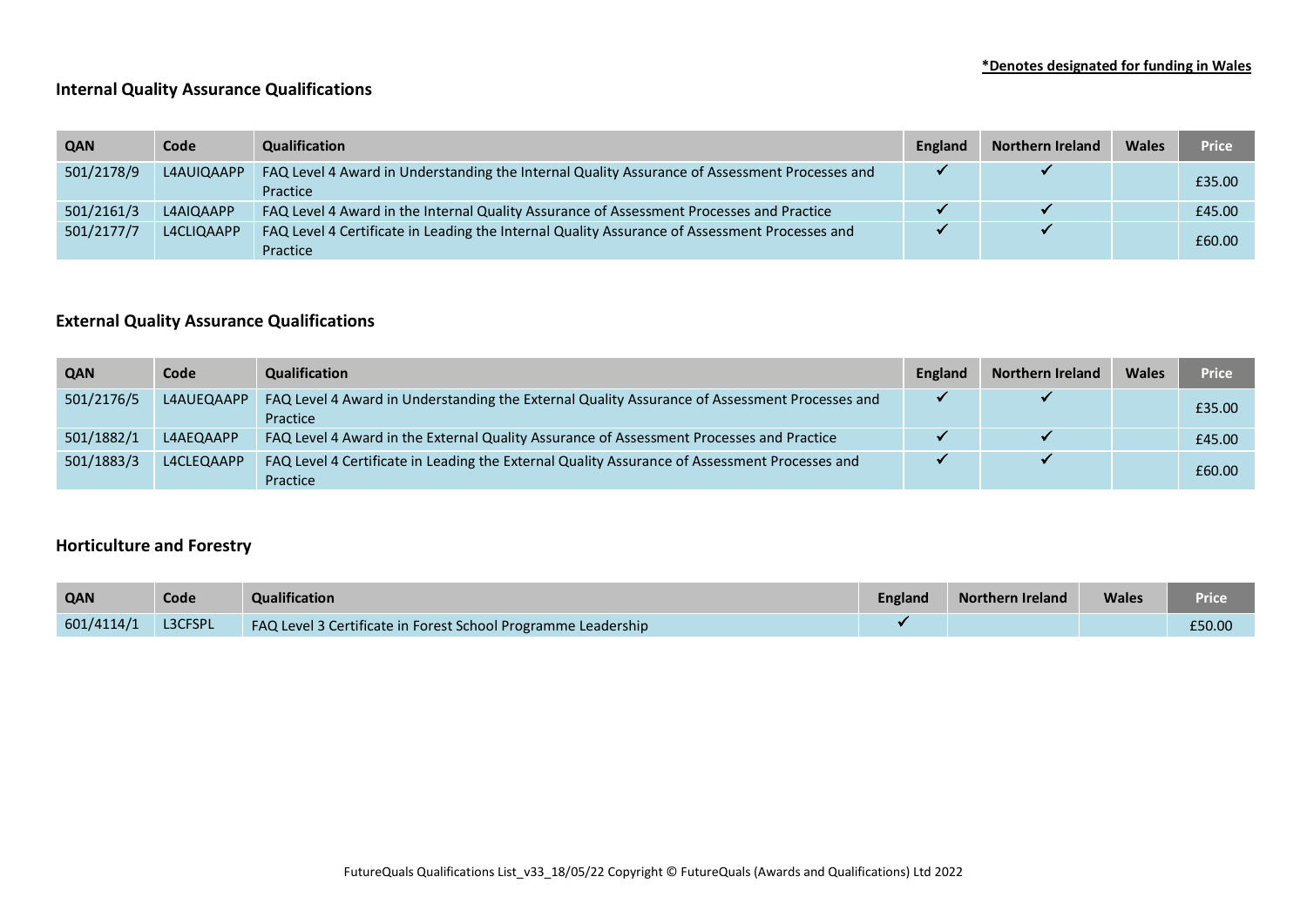# **Preparation for Life and Work**

#### **Foundations for Learning and Life**

| <b>QAN</b> | Code               | <b>Qualification</b>                                        | England | <b>Northern Ireland</b> | <b>Wales</b> | <b>Price</b> |
|------------|--------------------|-------------------------------------------------------------|---------|-------------------------|--------------|--------------|
| 601/6311/2 | L <sub>1</sub> AP  | FAQ Level 1 Award in Progression (CLOSED FOR REGISTRATIONS) |         |                         |              | £20.00       |
| 601/6312/4 | L <sub>1</sub> CP  | FAQ Level 1 Certificate in Progression                      |         |                         |              | £30.00       |
| 600/6441/9 | L <sub>2</sub> AED | FAQ Level 2 Award in Equality and Diversity                 |         |                         |              | £10.00       |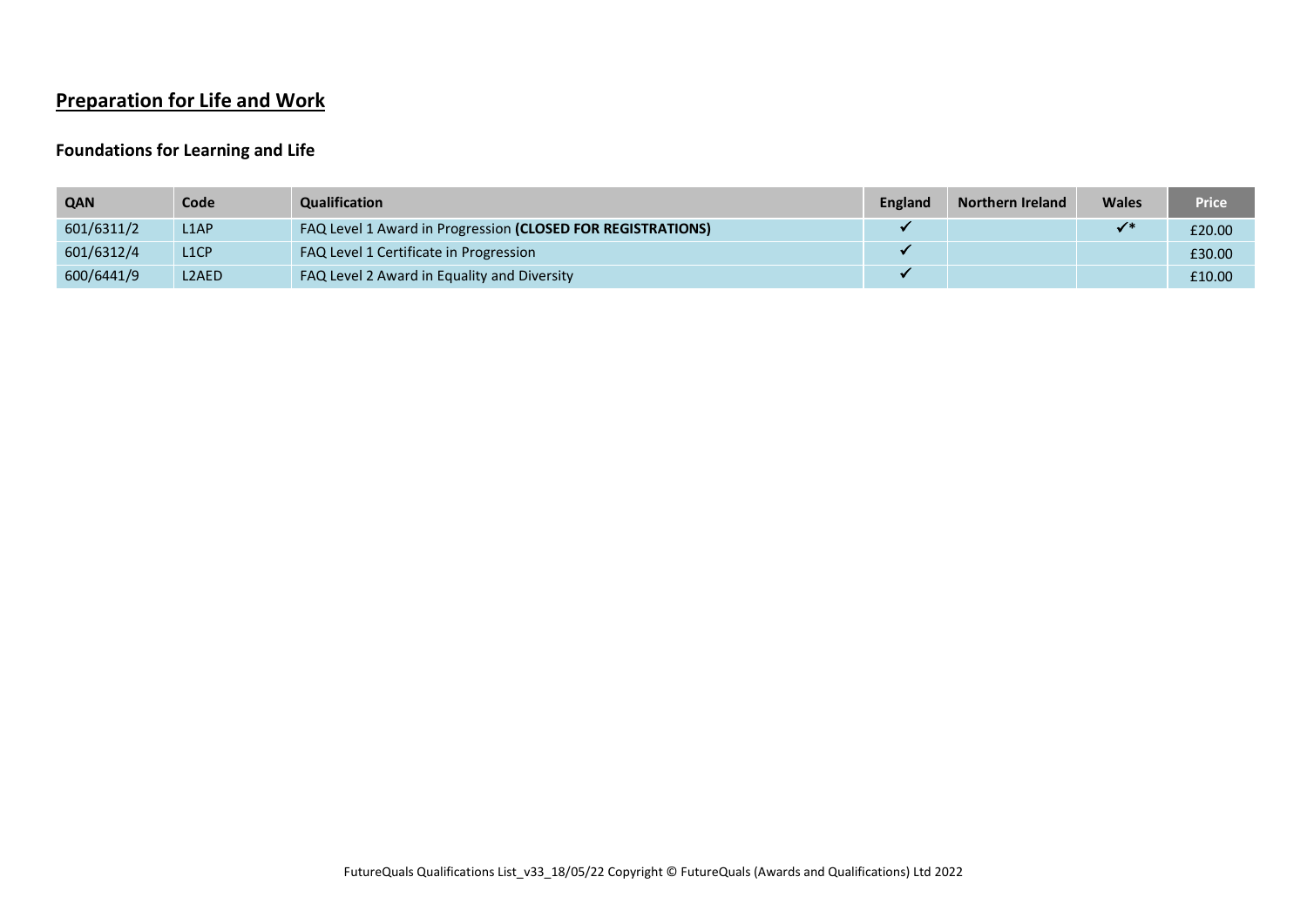## **Business Skills**

#### **Administration**

| <b>QAN</b> | Code         | <b>Qualification</b>                                                             | England | Northern Ireland | <b>Wales</b> | Price   |
|------------|--------------|----------------------------------------------------------------------------------|---------|------------------|--------------|---------|
| 601/3849/X | <b>L3DBA</b> | <b>FAQ Level 3 Diploma in Business Administration (CLOSED FOR REGISTRATIONS)</b> |         |                  |              | £120.00 |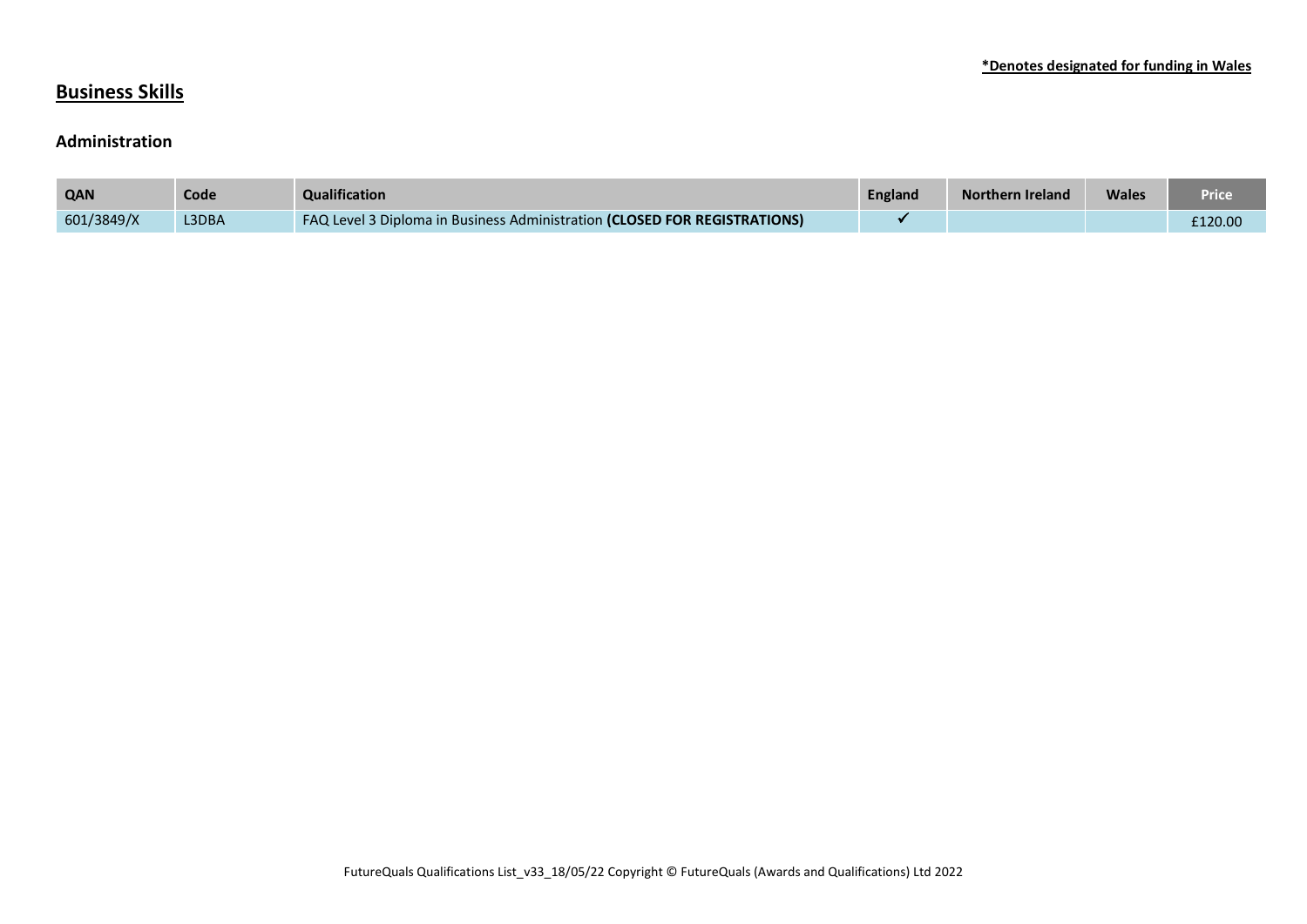# **Team Leading and Management**

#### **Business Management**

| <b>QAN</b> | Code               | <b>Qualification</b>                                                                               | <b>England</b> | <b>Northern Ireland</b> | <b>Wales</b> | <b>Price</b> |
|------------|--------------------|----------------------------------------------------------------------------------------------------|----------------|-------------------------|--------------|--------------|
| 601/3853/1 | L <sub>2</sub> DTL | FAQ Level 2 Diploma in Team Leading (CLOSED FOR REGISTRATIONS)                                     |                |                         |              | £110.00      |
| 601/3874/9 | L3DM               | FAQ Level 3 Diploma in Management (CLOSED FOR REGISTRATIONS)                                       |                |                         |              | £120.00      |
| 601/5872/4 | L4DML              | FAQ Level 4 Diploma in Management and Leadership (CLOSED FOR REGISTRATIONS)                        | ✔              |                         |              | £90.00       |
| 601/4598/5 | L4DPM              | FAQ Level 4 Diploma in Project Management (CLOSED FOR REGISTRATIONS)                               |                |                         |              | £110.00      |
| 601/3875/0 | L4NVQDM            | FAQ Level 4 NVQ Diploma in Management (CLOSED FOR REGISTRATIONS)                                   |                |                         |              | £100.00      |
| 601/5873/6 | L5DML              | FAQ Level 5 Diploma in Management and Leadership (CLOSED FOR REGISTRATIONS)                        |                |                         |              | £95.00       |
| 601/3854/3 | L5NVQDML           | FAQ Level 5 NVQ Diploma in Management and Leadership (CLOSED FOR<br><b>REGISTRATIONS)</b>          |                |                         |              | £110.00      |
| 601/3870/1 | L7NVQDSML          | FAQ Level 7 NVQ Diploma in Strategic Management and Leadership (CLOSED FOR<br><b>REGISTRATIONS</b> | w              |                         |              | £120.00      |

#### **Marketing, Sales and Social Media**

| QAN        | Code  | <b>Qualification</b>                                                | <b>England</b> | <b>Northern Ireland</b> | <b>Wales</b> | <b>Price</b> |
|------------|-------|---------------------------------------------------------------------|----------------|-------------------------|--------------|--------------|
| 601/7138/8 | L3DDM | FAQ Level 3 Diploma in Digital Marketing (CLOSED FOR REGISTRATIONS) |                |                         |              | £115.00      |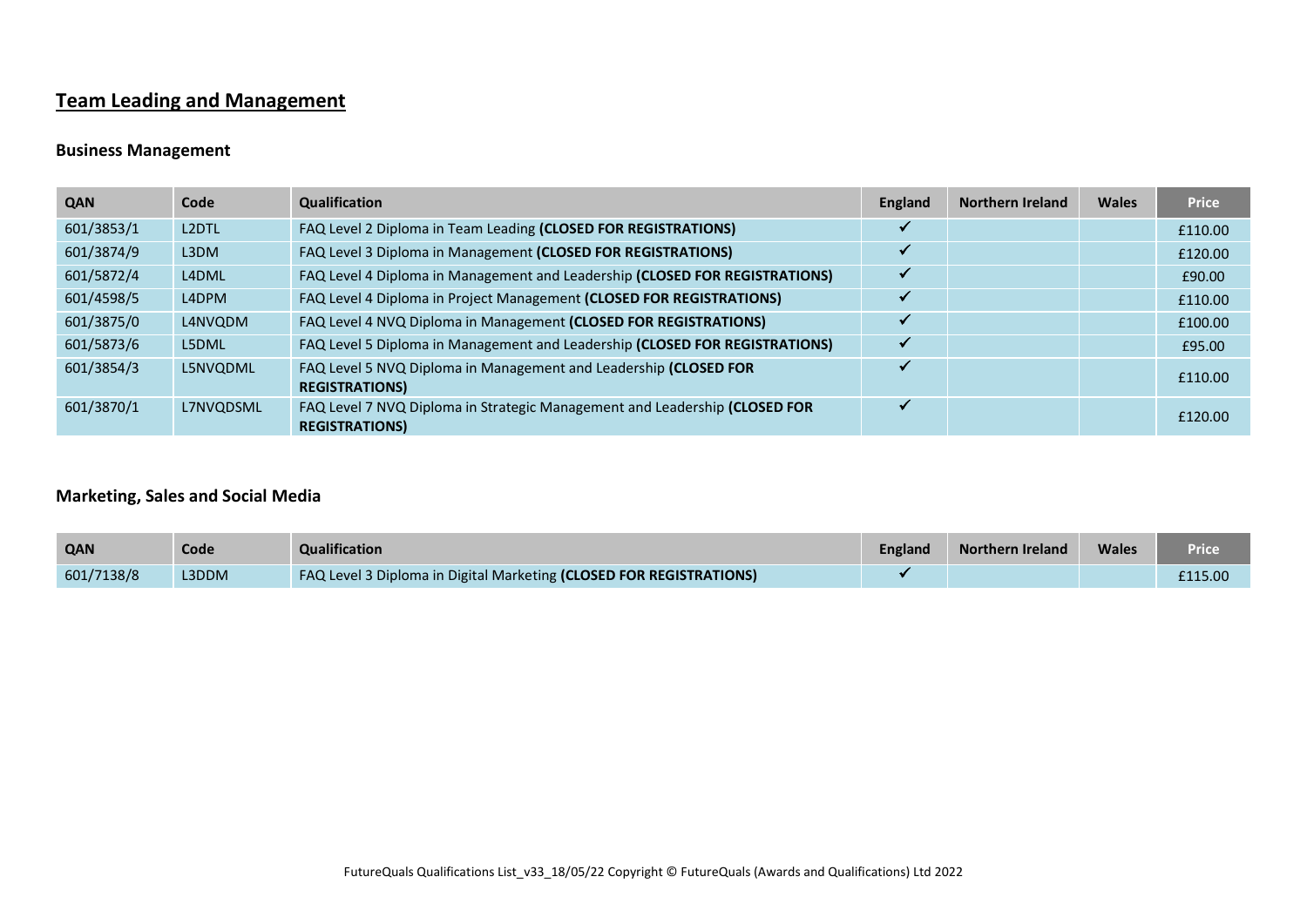# **Functional Skills Qualifications**

#### **Level 1 Functional Skills in English**

| QAN        | Code         | Qualification                                                 | <b>England</b> | <b>Northern Ireland</b> | <b>Wales</b> | Price  |
|------------|--------------|---------------------------------------------------------------|----------------|-------------------------|--------------|--------|
| 603/4602/4 | <b>L1FSE</b> | <b>FAQ Level 1 Functional Skills Qualification in English</b> |                |                         |              | £18.50 |

#### **Level 2 Functional Skills in English**

| <b>QAN</b> | Code         | Qualification                                          | <b>England</b> | Northern Ireland | <b>Wales</b> | Price  |
|------------|--------------|--------------------------------------------------------|----------------|------------------|--------------|--------|
| 603/4603/6 | <b>L2FSE</b> | FAQ Level 2 Functional Skills Qualification in English |                |                  |              | £18.50 |

#### **Level 1 Functional Skills in Mathematics**

| <b>QAN</b> | Code  | <b>Qualification</b>                                       | England | Northern Ireland | <b>Wales</b> | <b>Price</b> |
|------------|-------|------------------------------------------------------------|---------|------------------|--------------|--------------|
| 603/4803/3 | L1FSM | FAQ Level 1 Functional Skills Qualification in Mathematics |         |                  |              | £18.50       |

#### **Level 2 Functional Skills in Mathematics**

| <b>QAN</b> | Code  | <b>Qualification</b>                                              | <b>England</b> | <b>Northern Ireland</b> | <b>Wales</b> | Price  |
|------------|-------|-------------------------------------------------------------------|----------------|-------------------------|--------------|--------|
| 603/4804/5 | L2FSM | <b>FAQ Level 2 Functional Skills Qualification in Mathematics</b> |                |                         |              | £18.50 |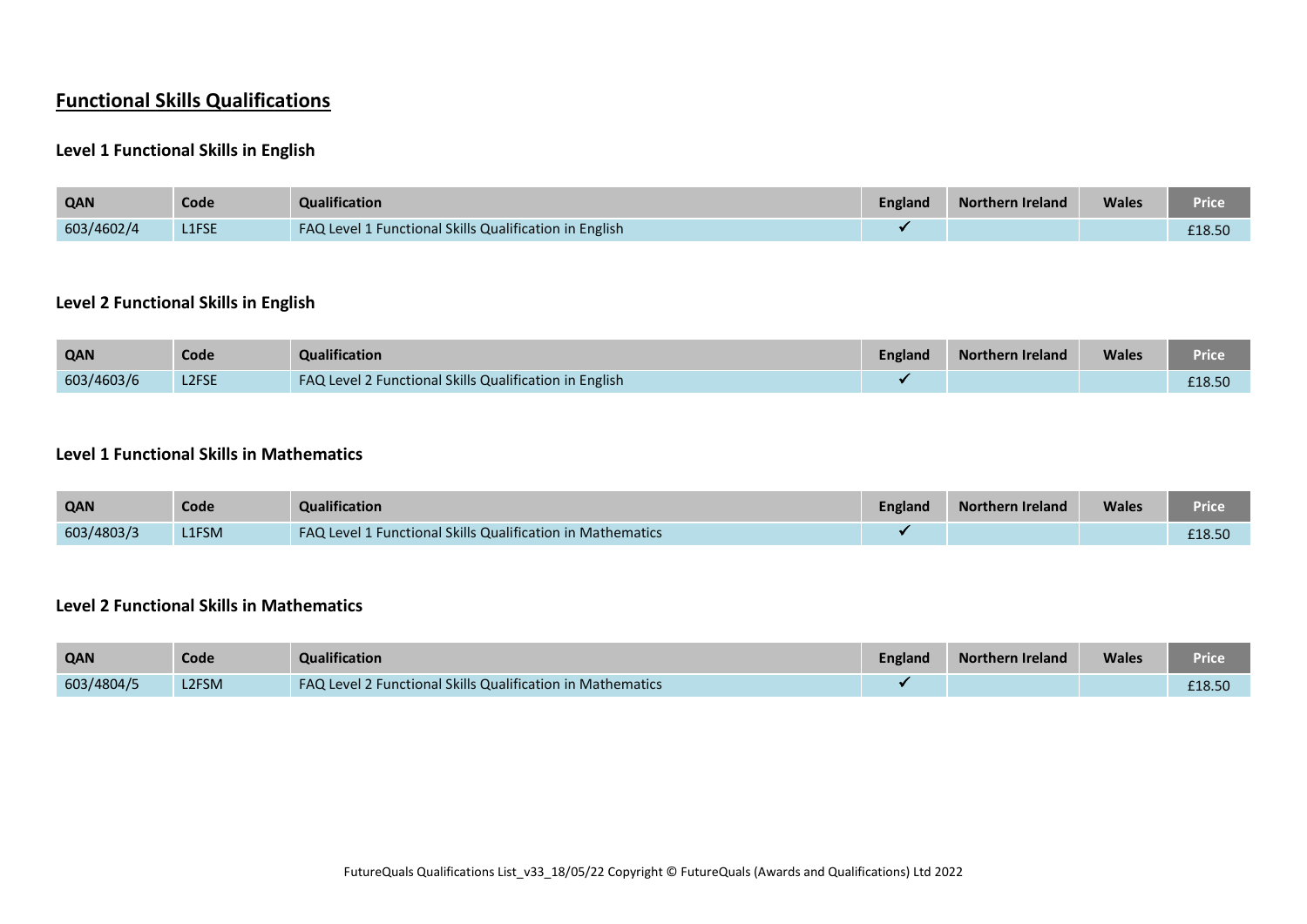## **SQA Qualifications**

FutureQuals also offers regulated qualifications to approved colleges and training providers through The Scottish Qualifications Authority (SQA).

#### **First Aid**

| QAN      | Code   | Qualification                               | Price  |
|----------|--------|---------------------------------------------|--------|
| SL6AFAW  | R53904 | First Aid At Work at SCQF Level 6           | £10.00 |
| SL6AEFAW | R53804 | Emergency First Aid at Work at SCQF Level 6 | £5.00  |

#### **Health**

| QAN     | Code   | Qualification                                                    | Price   |
|---------|--------|------------------------------------------------------------------|---------|
| SQAERAD | R48204 | Certificate in Emergency Response Ambulance Driving SCQF Level 6 | £59.50  |
| SL7DAT  | R48304 | Diploma for Ambulance Technicians at SCQF Level 7                | £120.00 |